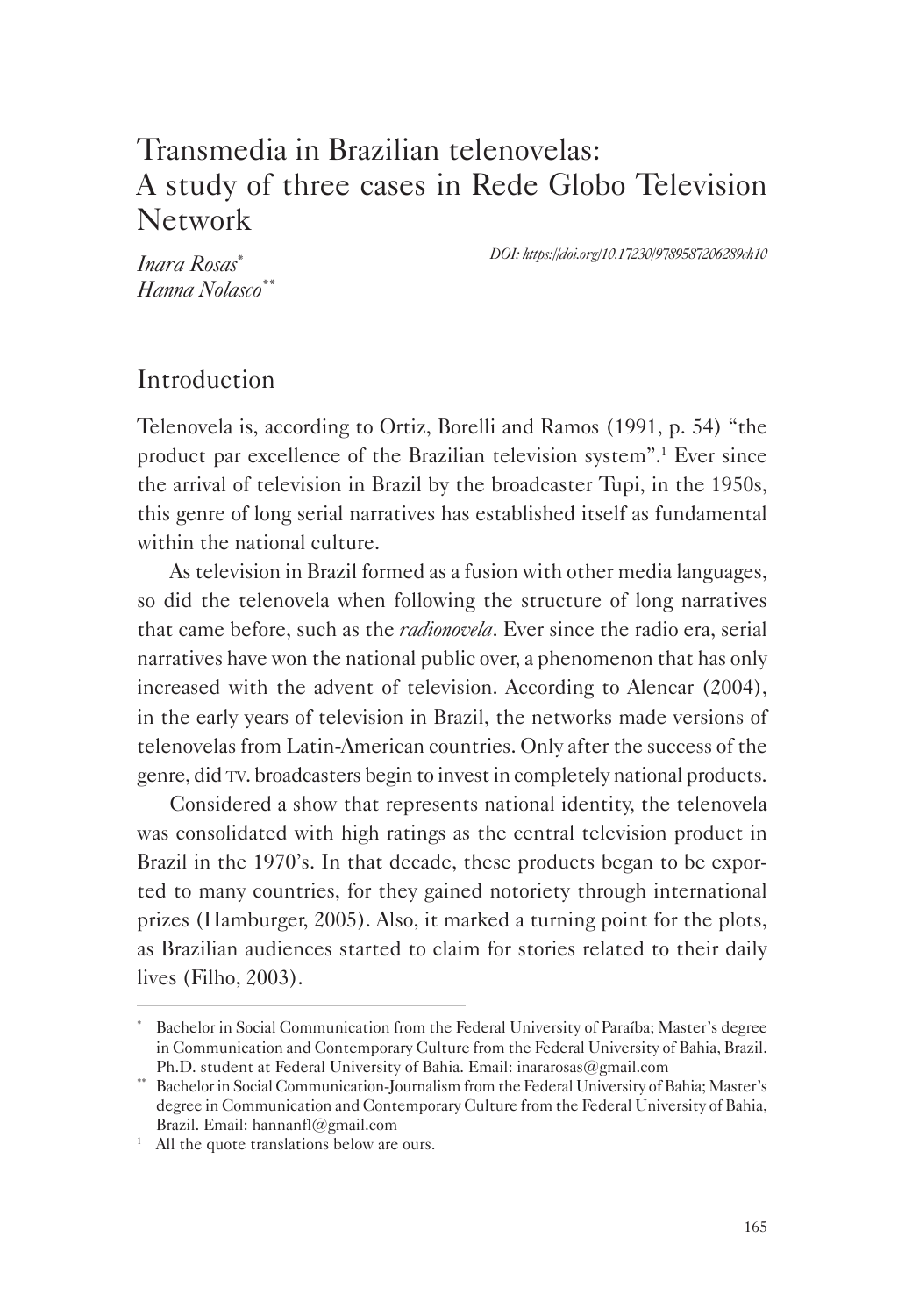Telenovela is, to this day, a profitable and popular product. Being one of the most important items in the context of Brazilian television, it "reflects moments in history, launches fashion, interferes with society's behavior, influences other arts, provides social services, anyway, it is connected to the Brazilian citizen's life of all ages and social classes" (Aronchi de Souza, 2004, p. 123).

In this scenario, Rede Globo is the most prominent organization in the telenovelas production and audience engagement from Brazil. It has developed, since the 1960s, a pattern of quality that distinguishes its products from other television networks in the country. Currently, there are other tv. networks such as Record, SBT and Bandeirantes producing teledramaturgy in Brazil, but Globo is still the leader.

The establishment of Globo as a top broadcaster happened for many reasons, amongst which are its technical abilities, which permitted the making of products with high quality standards. Also, Globo offered its audience a consistent programming grid during the week. It had telenovelas and news programs as its main products, each with stable time slots, that helped to increase customers' loyalty (Filho, 2003), allowing this network to stand out by capturing their attention (Ortiz *et al.*, 1991).

Rede Globo's programming grid is already part of the habits of the Brazilian audience, at a point where appointments are made before or after the telenovela (Filho, 2003). That is not the case in the other networks because, even today, they lack specific time slots for airing telenovelas, making it easier for the audience to choose Globo when searching for this specific type of entertainment.

Today, the programming grid of Globo's telenovelas comprises time slots from afternoon to evening. In the early afternoon is shown *Vale a Pena Ver de Novo* (*Worth Seeing Again*), a program that reprises past successful telenovelas. Afterwards, *Malhação* is aired at around 5:00 p.m., Monday through Friday, a show that blends the telenovela and series formats and that has been broadcasted since 1995. The top telenovelas appear on different time slots –at 6:00 p.m., 7:00 p.m. and 9:00 p.m.– from Mondays to Saturdays, eventually having an 11:00 p.m. slot for productions that approach inappropriate themes for younger audiences. With an average of 200 chapters, each with a length of around 50 minutes, telenovelas have different thematic approaches that depend on the time they are on (Campedelli, 1987; Hamburger, 2005). The 6:00 p.m. telenovela is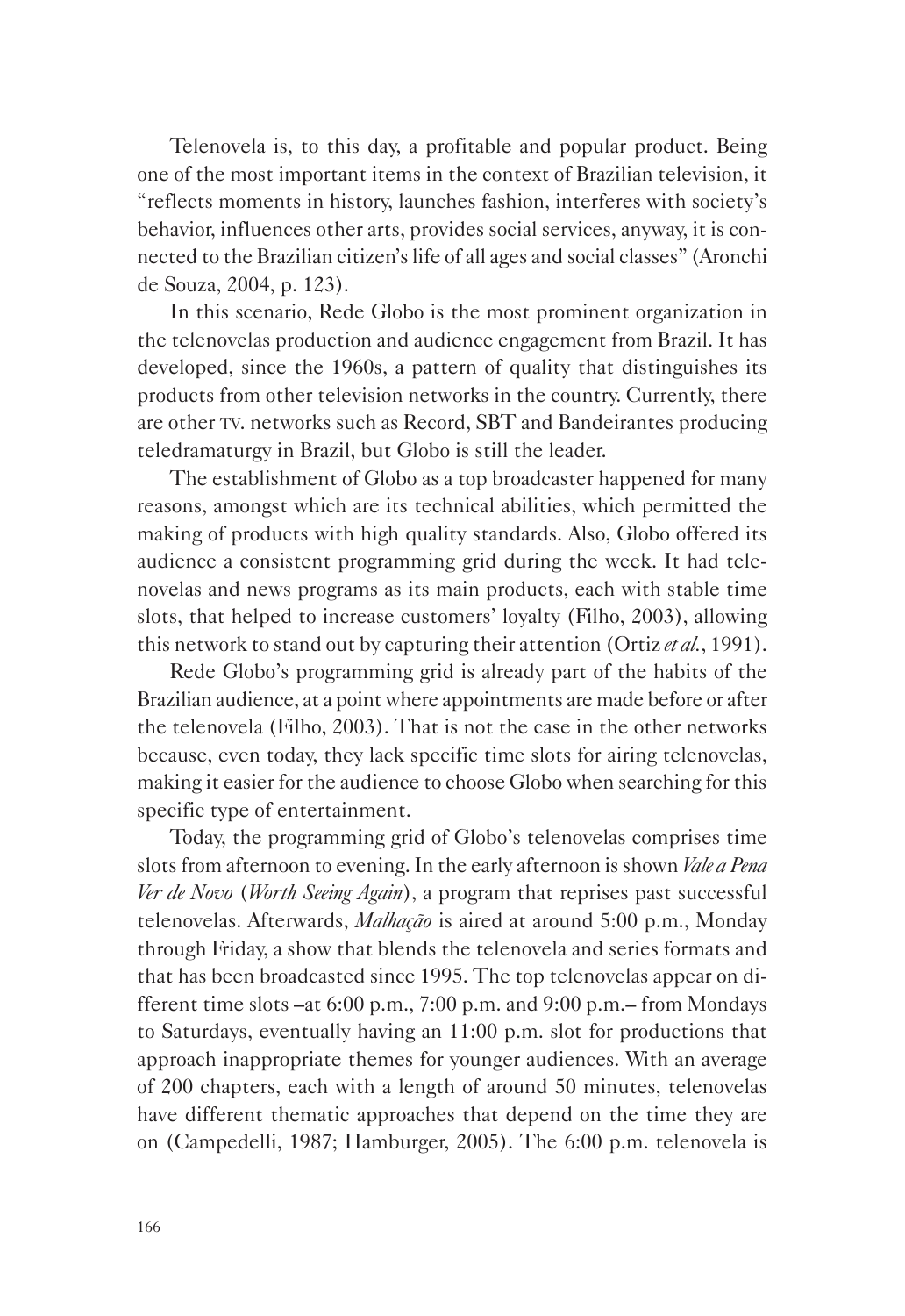generally a historic production; the 7:00 p.m. telenovela is lighter, with comedy and romance; and the 9:00 p.m. telenovela, aired at Globo's prime time, has the biggest financial investment and approaches more "serious" questions within daily life.

## The notion of transmedia storytelling and the telenovela product

Transmedia storytelling is a contemporary way of telling stories; rather than a single cultural product in a single media, the consumer has access to a tangle of pieces in various media platforms (Lessa, 2017). Yvana Fechine *et al.* (2013) explains the phenomenon:

We understand transmediation as a production model oriented by the distribution of contents in different media and technological platforms associated with each other and whose articulation is anchored in interactional strategies and practices promoted by the participatory culture stimulated by the convergence environment (p. 26).

According to Rodrigo Lessa (2017), transmedia is an adjective, a quality or characteristic to be attributed to products and languages. It is a recent phenomenon: in the late 1990s the first transmedia experiences gained some popularity, but it was only after the turn of the century that cultural critics and academic researchers began to make them their object of research. Transmedia is a work in process: to date, nearly two decades later, entertainment industry producers are still experimenting with new ways and tools to expand narratives toward diverse media platforms.

Transmedia narrative is reconfigured after each new experience, with each re-creation, and it depends on the producing company, the type of product and the consumer public. As it has been already mentioned, Rede Globo is the largest producer of Brazilian telenovelas, which now aims at developing transmedia content for its fictional productions. According to Fechine (2014), since 2010, the broadcaster has systematically and admittedly invested in transmedia actions in telenovelas, and during the last seven years it has been possible to observe the most varied and increasingly complex experiences.

A specificity of telenovelas is that they are long duration serial narratives that are exhibited every day except for Sunday, with a central plot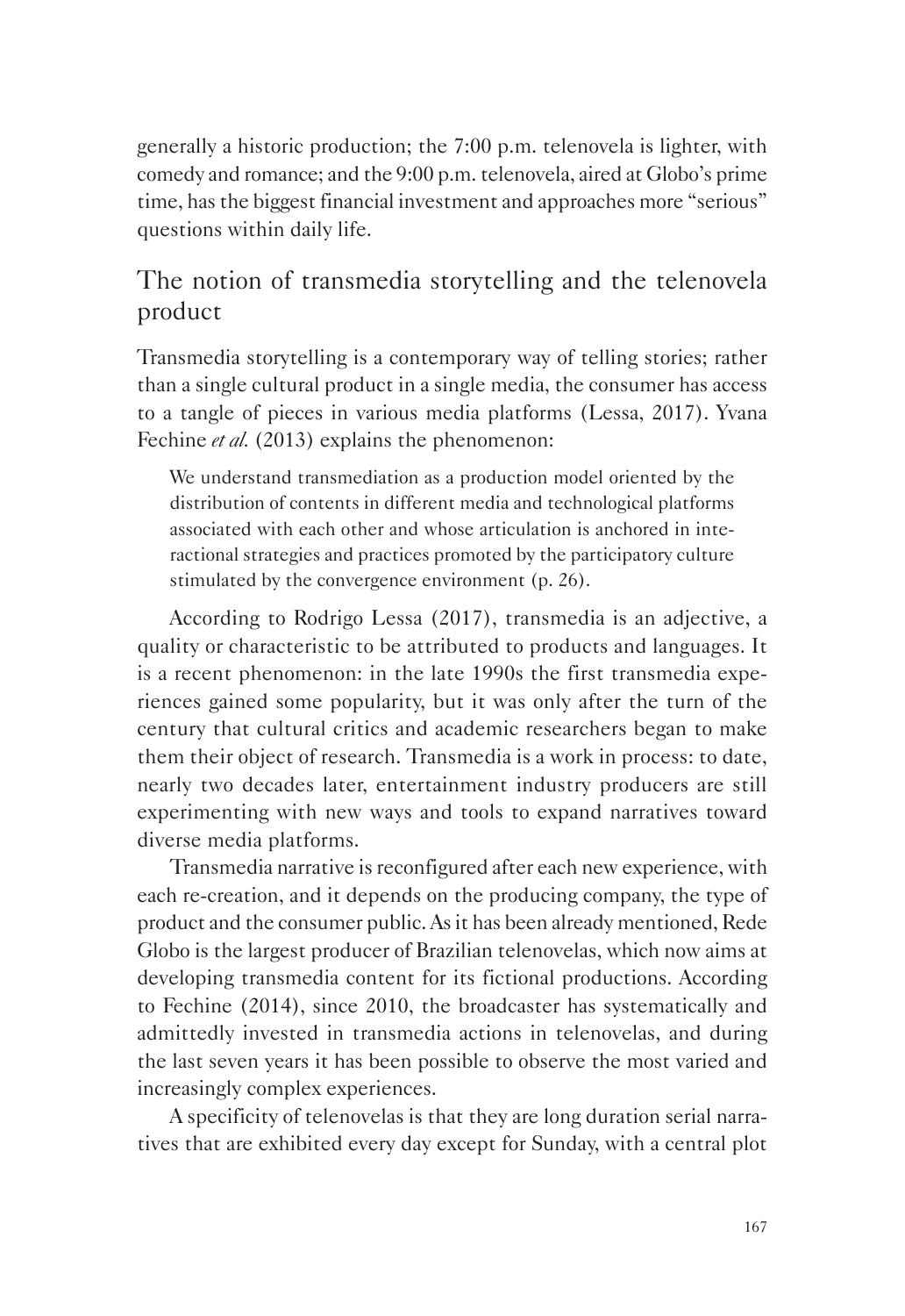intertwined with several secondary ones. In such a complex narrative, it is difficult to find expansion possibilities that favor the creation of other stories. According to Souza, Lessa, & Araújo (2013), there are two predominant uses of transmedia in Brazilian telenovelas:

the first is the use of a variety of applications and games that promote immersion at the telenovelas fictional universe, allowing the public to explore details of the characters, plots, setting, costumes and fictional cities [...] The second strategy is the use of fictional websites (of institutions that only exist within the telenovelas) and blogs and characters profiles in social media websites (2013, p. 325).

Recently, the broadcaster has made more complex attempts, such as webseries and other modes that not only expand the fictional universe but also configure storytelling, as it occurs in the following case studies.

#### Results: transmedia experiences within Brazilian telenovelas

As Lima and Moreira (2012) indicate, networks in Brazil have actively tried to promote a dialogue between the telenovela's narratives and content in other medias, to increase the interaction between the audience and the plot. Thanks to Globo's prominence, this broadcaster was also able to start experiencing with transmedia strategies before other networks in the country. To this day, only two other networks have made transmedia actions within their telenovelas: Record and SBT. As pointed out by Souza *et al.* (2013), it is also important to highlight that Bandeirantes has experienced with transmedia, but within its series, not its telenovelas.

*Balacobaco* (2012-2013), the only telenovela from Record that contained transmedia actions, had a fictional radio station in its plot, called *Ampola*, that was available online, enabling the audience to immerse themselves in the telenovela's fictional universe. In addition, the public could request songs and make playlists (Souza *et al.*, 2013).

SBT has developed several relevant telenovelas and series for younger audiences within their trajectory, where many of them are Mexican or Argentinian productions reprises or versions. It is within this type of products that this network has been including transmedia extensions. *Carrossel* (2012-2013) was the Brazilian version of a Mexican telenovela that did not include transmedia actions in its first exhibition. However,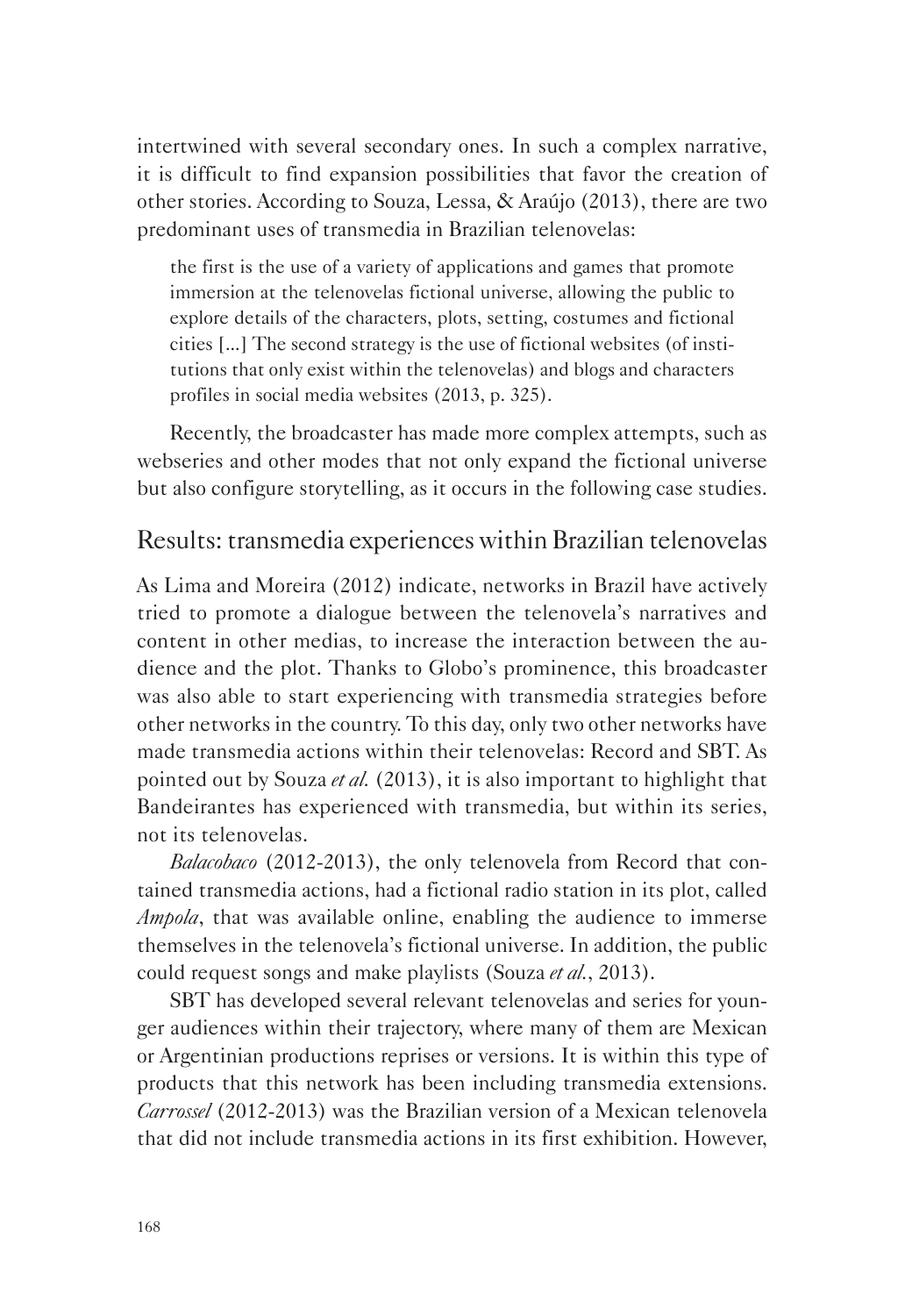as it ended, SBT developed some enterprises that expanded *Carrossel*'s fictional universe by creating a type of transmedia franchise with diverse autonomous products.

This transmedia universe was composed by: the telenovela, aired between 2012 and 2013; the two movies that premiered in 2015 (*Carrossel: the movie*) and 2016 (*Carrossel 2: the disappearance of Maria Joaquina*); the series *Patrulha Salvadora*, a spin-off aired between 2014 and 2015, that brought some of *Carrossel*'s characters into a different environment; an animated cartoon aired in the time slot previous to the reprise of the telenovela in 2016, which was also available online; and, in 2017, a musical theater production that is currently active. Although this network is not fully experienced with transmedia, the development of a franchise was a relevant initiative.

Globo began its experience with transmedia with small actions, such as characters' blogs and fictional websites. In *Viver a Vida* (2009-2010), the character Luciana, who became quadriplegic after an accident, had a blog called *Sonhos de Luciana* (*Luciana's Dreams*) where she shared stories about her life changes and recovery process. Globo also had a website called *Portal da Superação* (*Overrun Portal*) with testimonials of real people who lived with this condition but managed to overcome their limitations.

In 2011, this broadcaster created an Internet team which has participated in almost all telenovelas ever since, and whose field of action does not necessarily rely on the transmedia strategy: depending on the product, this team can manage aspects such as online advertising and the telenovela's website.<sup>2</sup> Its relevance, though, was due to the expansion of Globo's presence in other media. The beginning of this team's action was with the telenovela *Morde e Assopra* (2011), aired at 7:00 p.m., that contained the blog *Caçadora de Dinossauros* (*Dinosaur Hunter*) and the game *O segredo de Naomi* (*Naomi's secret*). The first was Júlia's blog, a paleontologist who shared stories about the process of finding fossils. The latter was a game that brought the audience some facts about Naomi, a character that would be central towards the end of the plot (Lessa, 2017).

<sup>2</sup> The information about the Internet team was gathered at *Memória Globo* (www.memoriaglobo. com.br), a memory website for this broadcaster that brings information about its products. As the network lacks specificities about each team's action within every telenovela, the group's role may vary.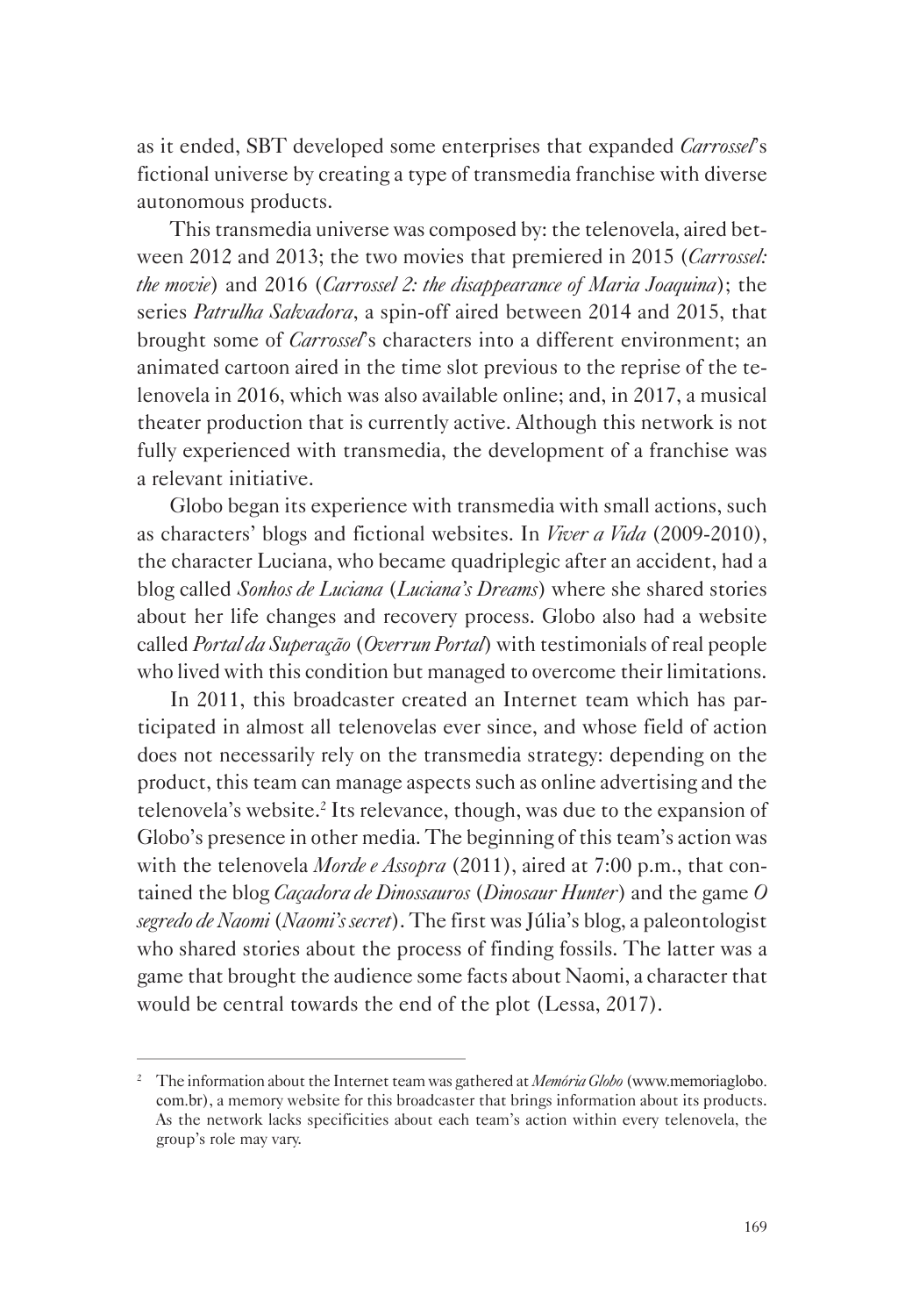During the same year, there were also two other telenovelas that explored transmedia strategies: *O astro*, aired at 11:00 p.m., had a webseries called *Sob o signo de Ferragus* that told the story of the protagonist's past in seven episodes online, while *Cordel Encantado*, at 6:00 p.m., made an online fictional documentary directed by a character in the plot.

In 2012, the broadcaster aired *Amor Eterno Amor* (2012), a 6:00 p.m. telenovela centered on the story of Rodrigo, a main character who had disappeared when he was a child. Globo created, then, the first documentary webseries as a transmedia extension to a telenovela called *Repórter Investigativo: caso Rodrigo Barros* (*Investigative Reporter: The Rodrigo Barros case*), which had three episodes and provided evidences to solve the case. This initiative, and also *TV Orelha*, a transmedia action within *Malhação*, were nominated for being designed for digital platforms at the 2013 International Digital Emmy Awards.3

More recently, *Haja Coração* (2016), a 7:00 p.m. telenovela, had an animated cartoon of Tito, the dog that was the telenovela's mascot, available on YouTube and Globo Play.4 *Êta Mundo Bom* (2016), a 6:00 p.m. telenovela, was created in parallel with a *radionovela* and a web documentary that commented the Brazilian cinema from the 1940's as transmedia content, decade in which the telenovela took place.

Although this communication strategy had already been used in Brazilian television shows for more than a decade, it was with *Cheias de Charme* (*Sparkling Girls*, 2012) that Rede Globo did a strategic and systematized use of the transmedia phenomenon, by organizing a specialized team to act within many fronts of transmedia actions, such as music videos, websites and book releases. This strategy has become popular in Brazil, since it promotes better reception and quality. *Avenida Brasil* (2012), besides the official transmedia content, offered a massive production created by fans and the press, due to the immense repercussion of the show (Cerqueira & Lessa, 2015). *Totalmente Demais* (*Totally Awesome*, 2015-2016) had a webseries, the first case of an online spin-off in a Brazilian telenovela.

<sup>&</sup>lt;sup>3</sup> Informations gathered at: https://glo.bo/2LH3F3d (Accessed in September 5th, 2017).

<sup>&</sup>lt;sup>4</sup> Globo Play is Rede Globo's streaming website.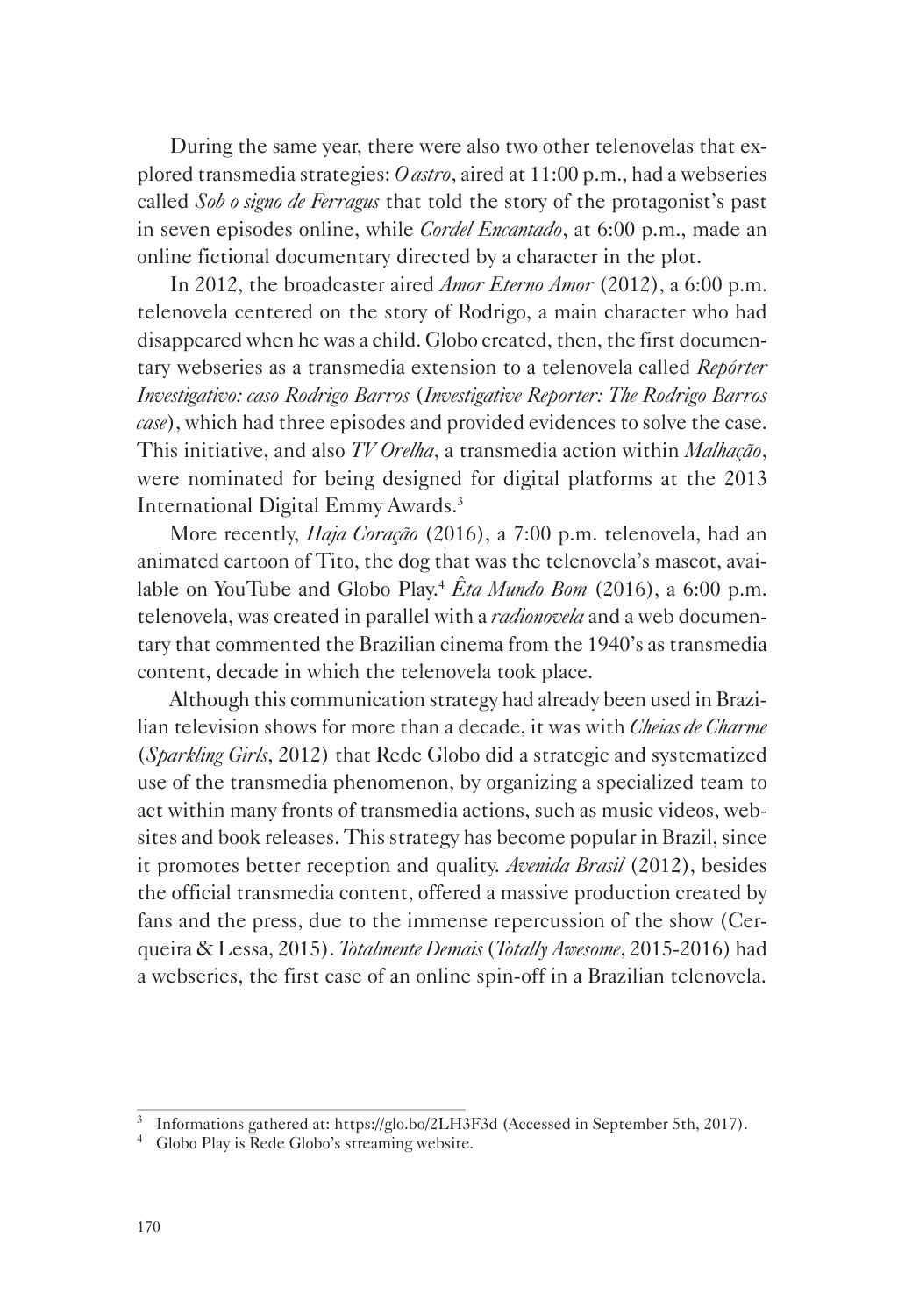#### *Avenida Brasil*: a transmedia built with social media

*Avenida Brasil* was a 9:00 p.m. telenovela, written by João Emanual Carneiro and directed by Amora Mautner and José Luiz Villamarim since 2012, was composed by 179 chapters. Its central plot was the revenge of Nina against her former stepmother Carminha, who had scammed her father in the past, and while in charge of Nina when still a child, had made them live in a dumping ground.

It was a telenovela of multiple successes. It had a massive audience, it was widely commented by the press and it was exported to more than 150 countries abroad, being the highest rate achieved by Rede Globo. It also mobilized academic research that approached the telenovela in many ways, from being a popular product that focused on the rise of the working class, to a phenomenon of the second screen, where *Avenida Brasil* represented the peak of this type of resonance in Brazilian telenovelas, and also for its stylistic and plot innovations (Cerqueira & Lessa, 2015; Pucci, 2013; Rosas, 2015).

According to Borelli (2011), the approximation of fiction content to the reality of the spectator seems to be one of the great changes in the traditional way of making telenovelas. In the case of *Avenida Brasil*, there was a thematic approach (the recent rise of a lower social class) which followed a cultural and economic logic and a media reception approach, considering the new tools of communication and technology –by presenting television fiction using the Internet, and specially the social media as an ally (Lopes & Mungioli, 2011).

In the plot, Monalisa owns a beauty parlor, which is frequented by some other characters. The more standard transmedia extension used in *Avenida Brasil* was the blog *Dicas da Monalisa* (*Monalisa's tips*), with beauty tips related to the parlor written by the hairdresser Monalisa and her friend Olenka, a manicure/pedicure professional. In a very colloquial language, using slang they both say in the telenovela, the blog posts had tips of the character's visuals and the readers could learn how to make Olenka's decorated nails, for example. It also had content for special dates, such as Olenka's red lipstick for Valentine's Day, and, when Monalisa got married in the plot, there was a post about her wedding along with makeup tips for brides.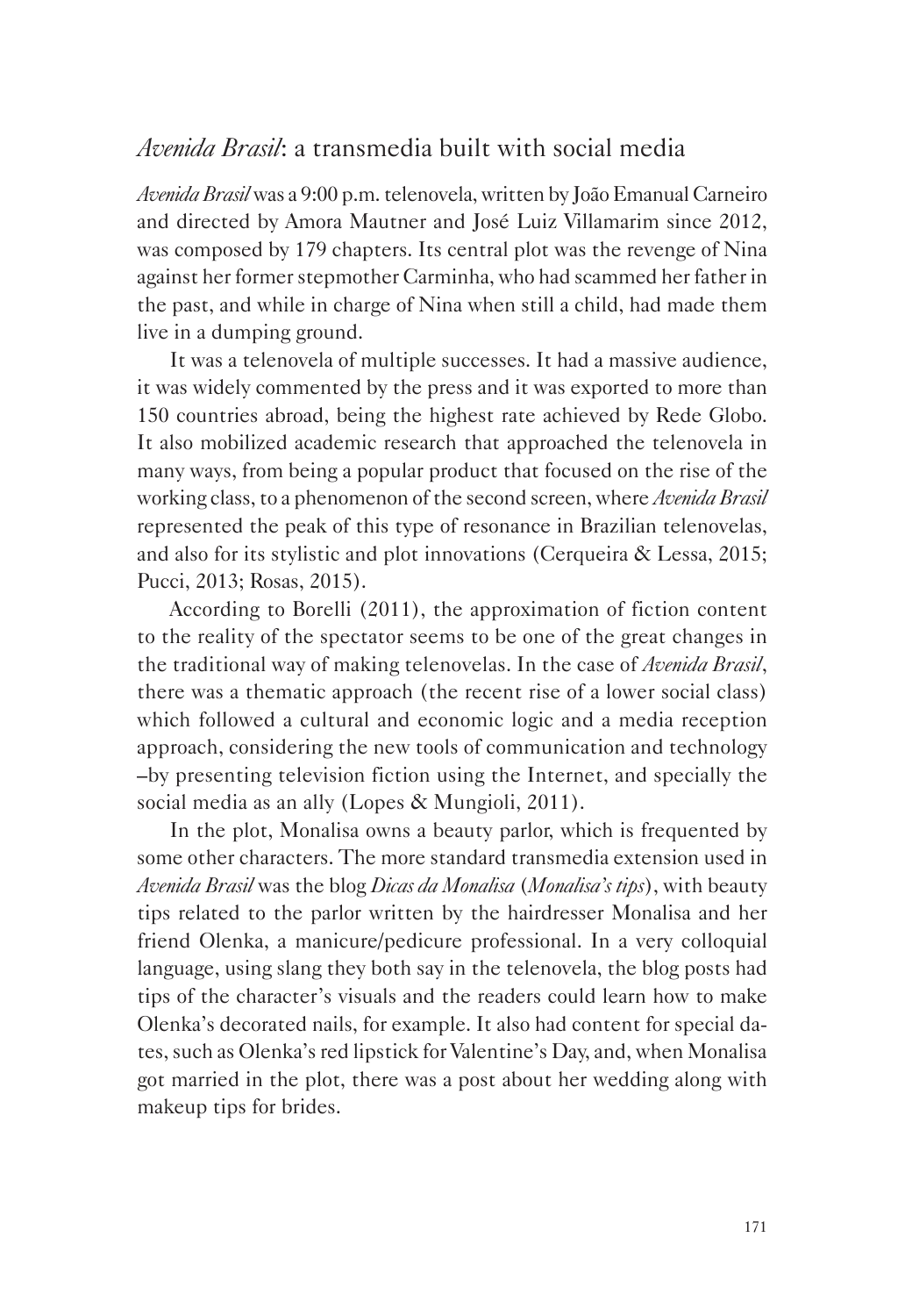However, most of the transmedia content created for this novela aimed at the public engagement with the product itself and not at expanding its narrative. This research offers two hypotheses about the transmedia phenomenon in *Avenida Brasil*. The first one is that the time slot of the telenovela, 9:00 p.m., demands more elaborate plots and longer chapters, not having much space for narrative extensions, since the telenovela explores its plots deeply. The second is related to the present moment of media convergence and participative culture, in which the broadcaster intends to conquer its audience by getting it involved with the telenovela through the use of popular language in social media and the Internet, such as gifs and memes.

This content production was almost entirely concentrated on the telenovela's website, but also using the official Rede Globo Fanpage on Facebook to share these extensions. The telenovela inspired a true phenomenon of social network interaction on Facebook and Twitter. Throughout its period on the screen, between March and October 2012, the novela became Internet's favorite subject. On Twitter, the hashtag #OiOiOi, which refers to the opening song credits, reached the trending topics in almost all chapters of the plot. In its final chapter, seven out of the ten most commented subjects of Brazil on Twitter referred to *Avenida Brasil* (Ortiz, 2013).

*Avenida Brasil* transmedia privileged content that could get the fastest repercussion online, including gifs, photomontages with characters' sayings, and everything that could easily become a meme. In the official telenovela's website there was an application that allowed its users to have the effect of "freezing" their personal photos, trademarked at the end of each chapter. The application was launched the same day as chapter 100, along with the campaign "Who should be 'frozen' at the end of the novela?", where users could vote for some characters. Although the vote took place on the official telenovela's website, much of the publicity of this campaign took place on Facebook.

There was also interactive media, such as games and quizzes. A seven errors game about the setting, and the games *Quem manda melhor* (*Who is the best?*), where the user watched videos of fights between Carminha and Nina to later vote for the winner, produced a score to share on social media. There was also *Maltrate os Vilões* (*Mistreat the Villains*), where the users hit balls on the telenovela villains with a mouse command. This kind of content is more often called transmedia reception (Fechine *et al.*, 2013).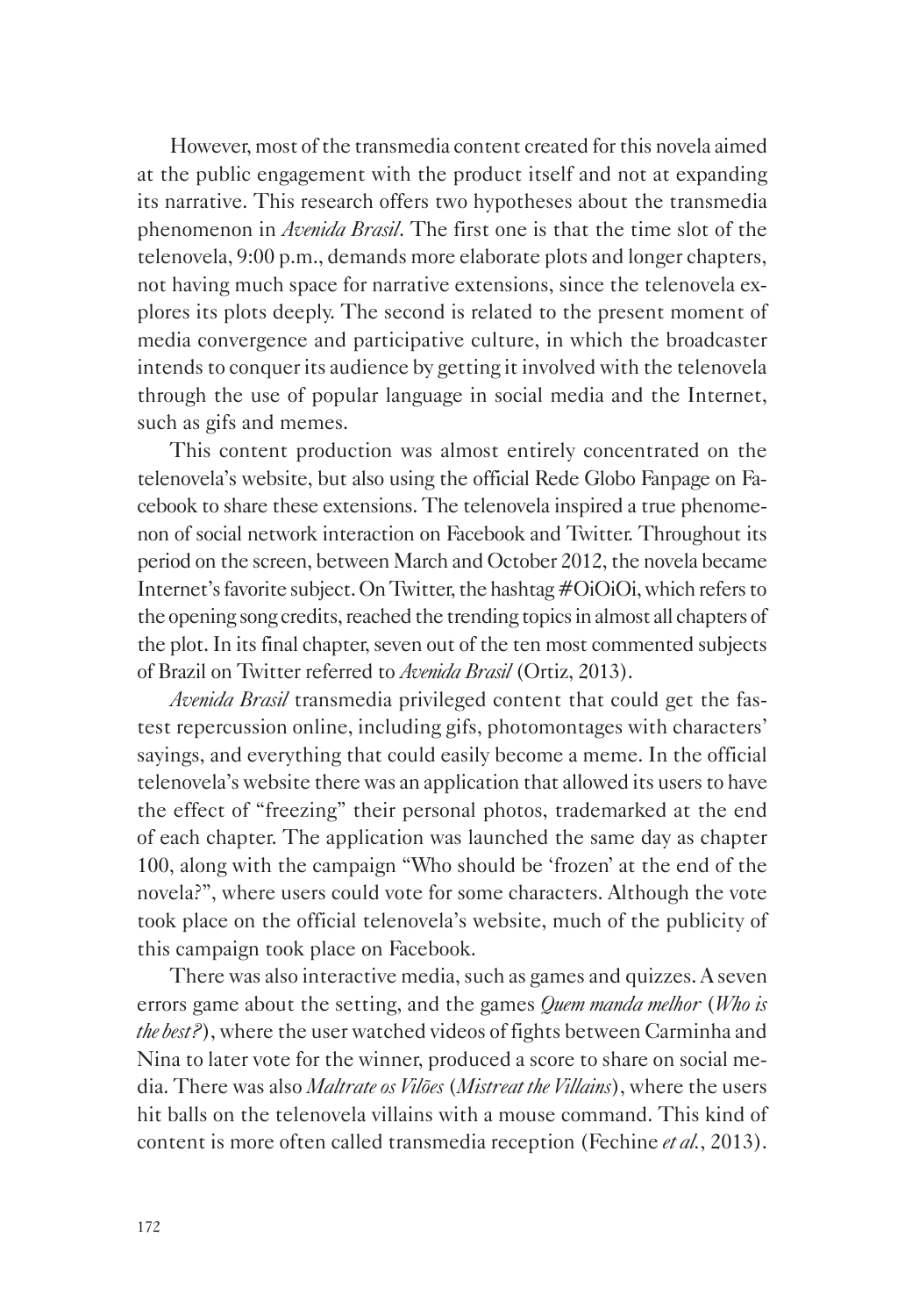This transmedia reception engaged the fans to create their own content. Although this practice was not approved by the broadcaster, it impacted as much as the official content. There were many Tumblr's making gifs, photomontages, bringing new situations to the plot; on Facebook, there was the fanpage *Conselhos de Carminha* (*Carminha's advices*) with sentences that Carminha could possibly say about different situations; on Twitter, there were also fake profiles of characters.

### *Cheias de Charme*: a distinctive mark within Globo's experience with transmedia

Also released on 2012, *Cheias de Charme* (*Sparkling Girls*) was a telenovela written by Izabel de Oliveira and Filipe Miguez, and directed by Carlos Araújo. This product is a distinctive mark within Globo's trajectory with transmedia narratives. The network had already experienced with transmedia before, but in this telenovela Globo created an enterprise with unprecedented actions, such as the launch of online materials prior than on television, a book release and campaigns on social media.

The "sparkling girls", protagonists of the telenovela, were Maria do Rosário, Maria da Penha and Maria Aparecida. Three housemaids of different ages and trajectories, they met at a police station due to different problems, became good friends, and later formed a musical group called "Empreguetes".5

The show's main characters were singers –the group Empreguetes, the "prince of housemaids" Fabian and the villain Chayene– and music was an important part of the narrative, which is why the authors chose to elect video clips as key to the transmedia strategy of this telenovela.

*Vida de Empreguete (Life as a Housemaid)* was a song<sup>6</sup> composed by Rosário at her job, on a day where her employer Chayene travelled and Penha and Cida came to visit her. The three women enjoyed the moment and explored the singer's house. As Rosário composed the song, she suggested her friends to record it there, since there was a recording studio inside the house. Later on, they decided to also make a video to keep a

<sup>&</sup>lt;sup>5</sup> The name of the group, "Empreguetes", is a play on words with the term housemaid in portuguese, *"empregada doméstica"*. 6 Many songs from this telenovela were originally composed to serve the plot, such as *Vida* 

*de Empreguete* and *Nosso Brilho*, two of the Empreguetes work songs that were turned into video clips.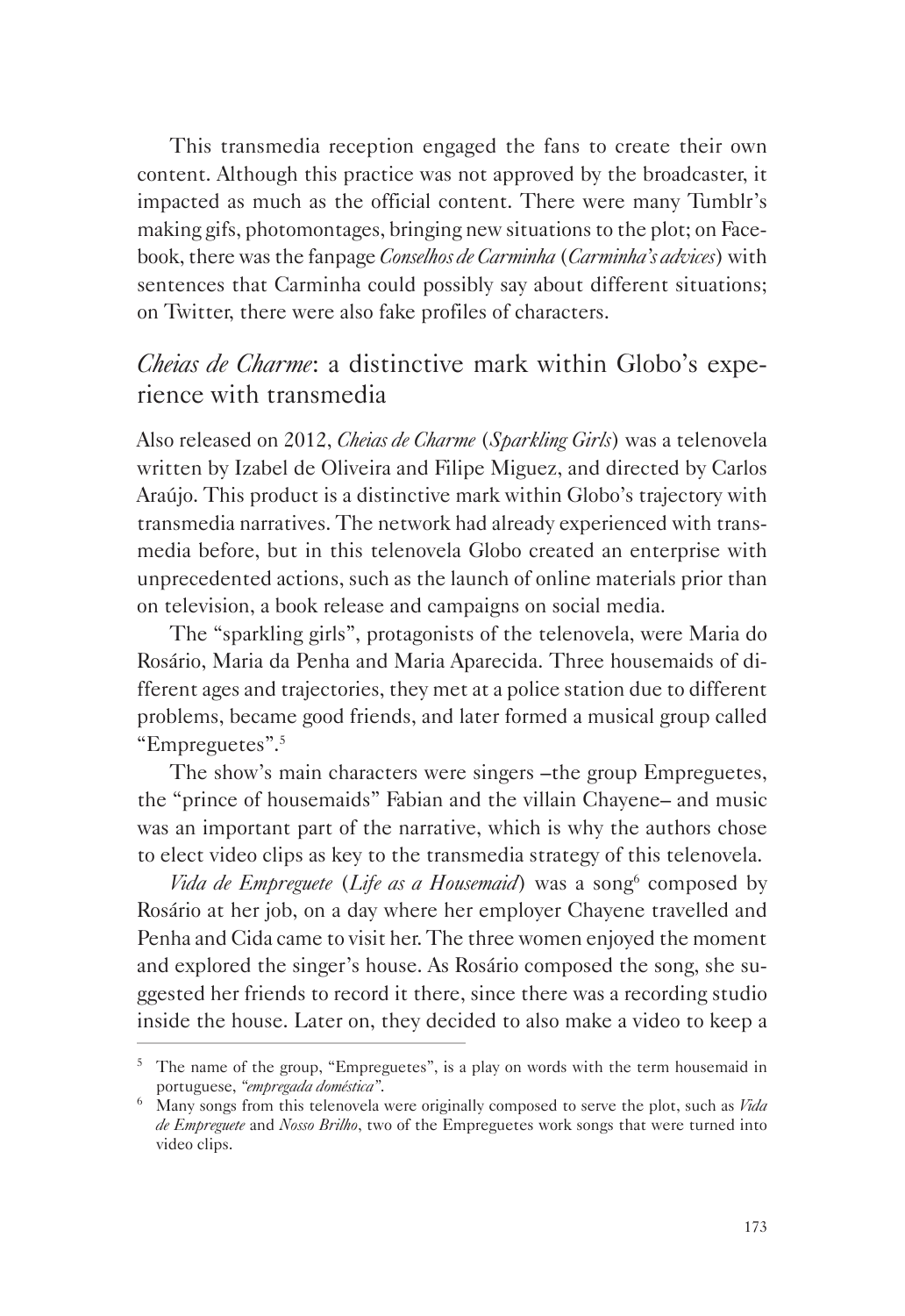souvenir of the moment, and called their producer friend Kleiton to help with these activities.

This video clip was kept a secret because of the possible legal consequences that could arise with its revelation, mainly since it was filmed without consent, also bringing a parody portrayal of the housemaid's bosses, that exploited them on the job. Unfortunately, for them, a character found this material and took it to Chayene, who was furious and decided to take legal action. In this process, the video was accidentally put online, and it was the cause of the protagonist's transformation from simple housemaids into popstars.

As the video was disclosed within the plot, Globo also "leaked" it to the spectators, through the telenovela's official website. Narratively, at the end of the chapter, there was a take of a few seconds focused on Chayene's computer, that introduced the link www.globo.com/empreguetes. At the chapter's final credits, the information was reinforced, and when the spectators got into this website, they had access to the secret video clip. This material was only exhibited at the telenovela the next Monday, enabling the audience to access it online during the whole weekend before it aired on television. It was a transmedia resource that had not been used in Brazilian telenovelas and that was successful: there were over 12 million accesses to the video on that weekend, according to *Memória Globo*. They repeated this strategy with the other telenovela video clip, *Nosso Brilho* (Our Sparkle), with the infiltration occurring similarly, revealing suspense and also the strategies to show the link to the website.

Other transmedia actions within this telenovela included character's websites, such as Tom Bastos *Estrelas do Tom* (*Tom's Stars*), in which the manager of the main singers shared information about his clients and also promoted contests for public interaction. There were two contests that happened online, with the results being shown to the Empreguetes within the chapter of the telenovela, on television. Globo promoted these actions in order to try to control where the fan made products were distributed, for this broadcaster "acts judicially to restrain at social media the circulation of content arising from its programs, that is protected by copyright and intellectual property laws" (Castro, 2012, p. 7).

Also, there were campaigns that allied the telenovela with the Internet, mainly through social media. At the time of the Empreguetes arrest because of the illegally made video clip, the campaign *Empreguetes Livres*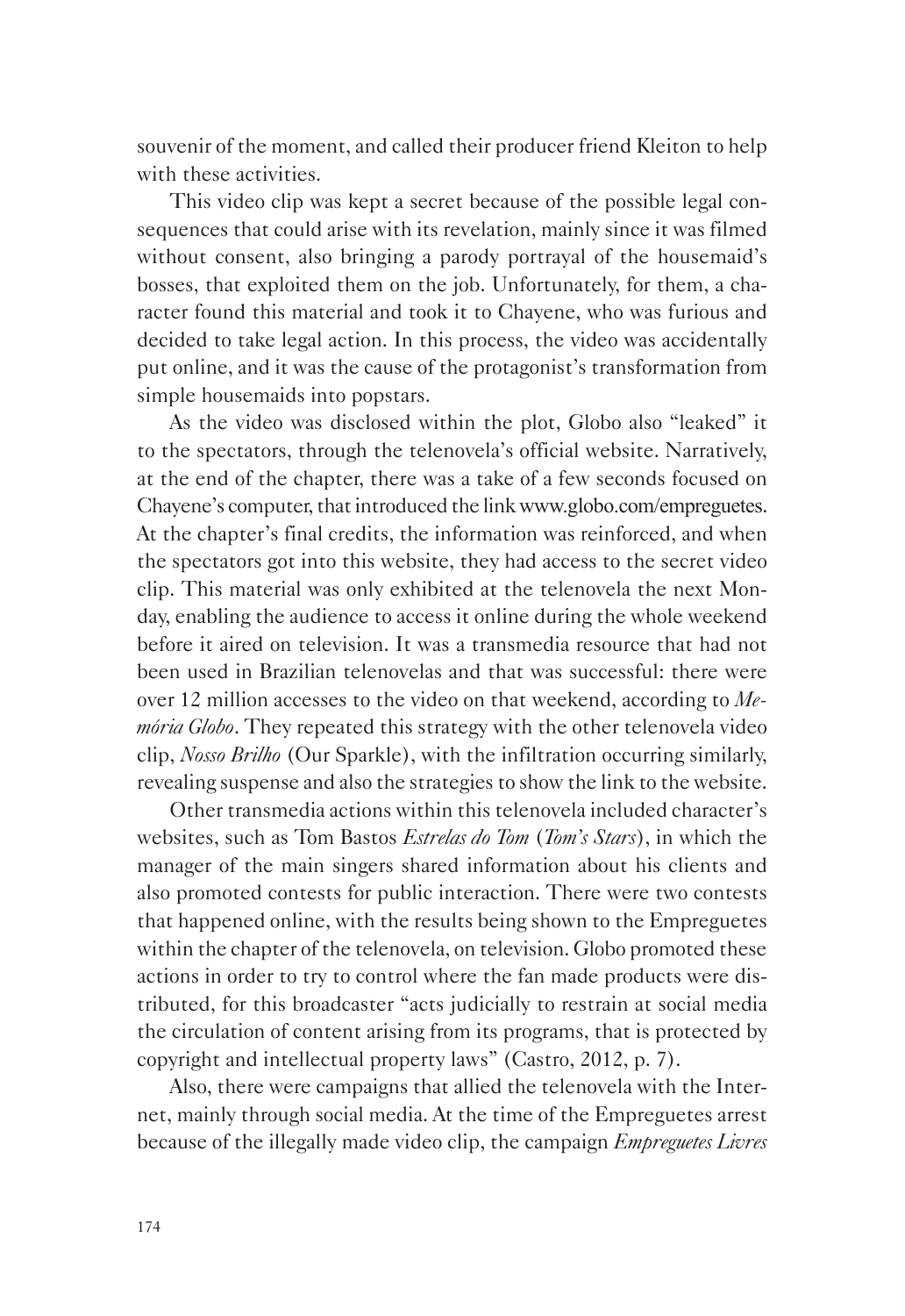(*Free Empreguetes*) was launched, and the hashtag #empregueteslivres became a trending topic on Twitter (Castro, 2012). The other campaign, *Empreguetes Para Sempre* (*Empreguetes Forever*) boosted the audience interaction, including that with real Brazilian singers that sent testimonial videos to the website –some also shown at the telenovela–, asking for the return of the group. The treatment of fictional music artists as colleagues by the real singers contributed to the spectator's immersion in the telenovela's fictional universe.

Lastly, there was also a book release, Maria Aparecida's diary, called *Cida: a empreguete - um diário íntimo* (*Cida: the Empreguete - an intimate diary*). Within the plot, the young character wrote her life experiences in a diary, in a make-believe conversation with her deceased mother. This diary was published within the telenovela, and when the novela ended there was an actual book release, and this product can still be bought at local main bookstores.

These transmedia actions contributed to the success of *Sparkling Girls*, that was the telenovela with highest ratings when compared to others displayed within the same time slot over the previous four years.<sup>7</sup> These strategies helped to disguise the borders between fiction and reality (Lima & Moreira, 2012), enabling the audience to be immersed at the fictional universe, like when they played and made parodies of the character's songs and video clips just as if they were real artists.

### *Totalmente Demais*: Rede Globo engages in a more complex transmedia strategy

*Totalmente Demais* (*Totally Awesome*) was a 7:00 p.m. telenovela aired between November 2015 and May 2016, written by Rosane Svartman and Paulo Halm and directed by Luis Henrique Rios. The plot was inspired by the play *Pygmalion* by Bernard Shaw and the movie *My Fair Lady* (1964). In the following paragraphs the novela will be referred as TD.

The plot is centered on Eliza, an impoverished young woman from the countryside who pursues a career in modeling after being discovered by Arthur, owner of the modeling agency Excalibur, and wins the contest Totalmente Demais Girl promoted by a fashion magazine homonym to

<sup>7</sup> According to ratings present at UOL website. Available at https://bit.ly/2BLOxwR (Accessed in september 4th, 2017).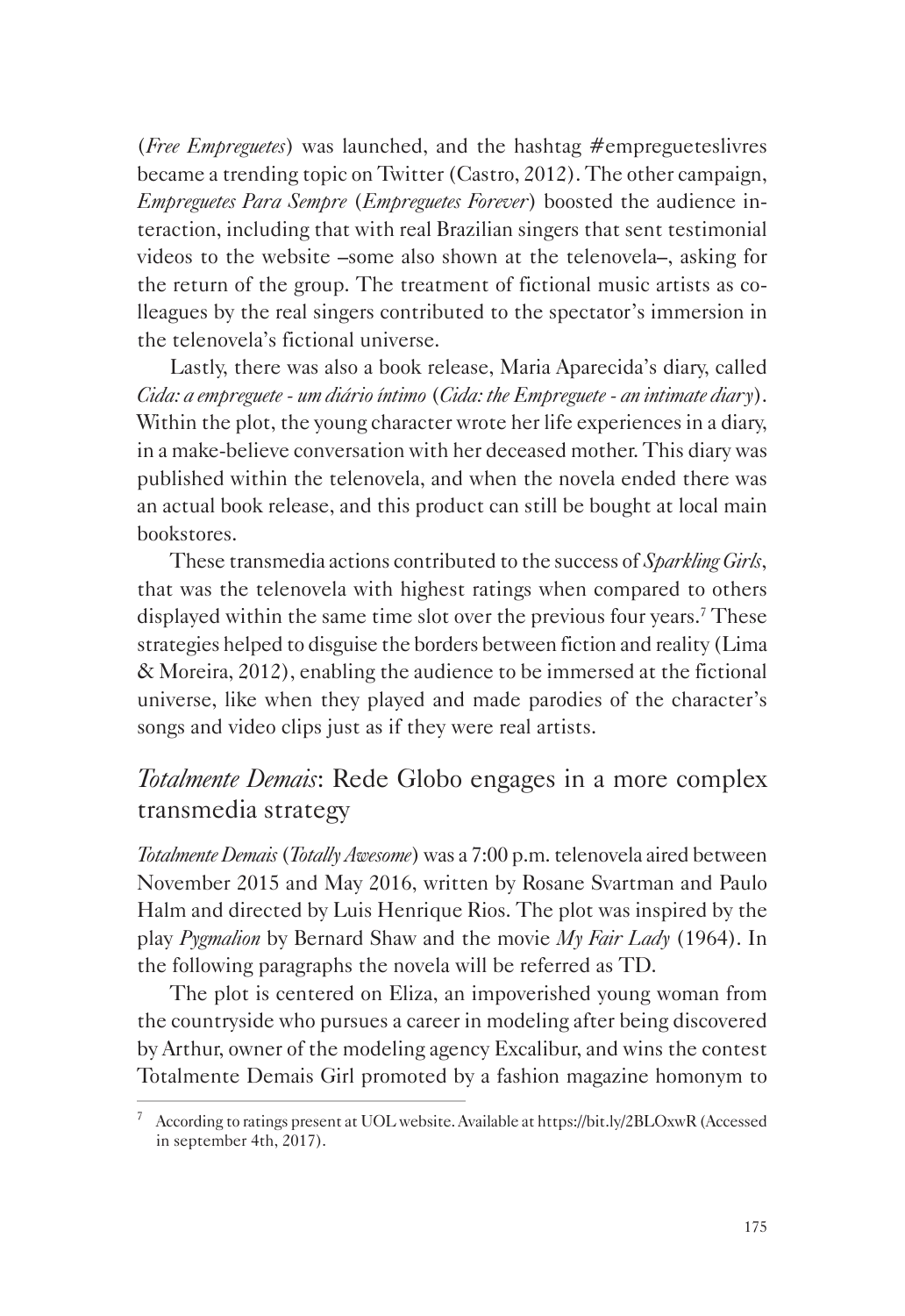the telenovela's title. It established a love triangle between Eliza, Arthur and Jonatas, a boy who does informal commerce on the streets and the person who helped her when she moved to Rio de Janeiro while escaping from her stepfather, after being harassed by him.

In parallel, there is the fashion ensemble, composed around Totalmente Demais magazine, whose director is Carolina, an ambitious businesswoman. She maintains an unorthodox love relationship with Arthur, changed when Eliza gets in the picture. Carolina and Arthur both head the contest won by the protagonist. There is also the humor ensemble, formed by residents of Fátima, a humble neighborhood where Carolina was raised, where her older sister Dorinha lives with her husband Zé Pedro and their two kids, and where her first boyfriend Hugo also lives, with his two daughters, Cassandra and Débora, and with whom Carolina denies any relationship.

As already mentioned, the 7:00 p.m. telenovelas bring lighter plots, focused on romance and humor. TD captivated the public, with ratings not attained since *Cheias de Charme* (2012) in that time slot. The expressive audience made the broadcaster extend the telenovela's chapters, and the final chapter was aired on a Monday, which had only happened twice before in Rede Globo.8

After a systematized and successful experience from *Sparkling Girls*, *Totalmente Demais* defined a new phase of multiplatform content produced by Rede Globo. There were many strategies, concerning crossmedia and transmedia. The production dialogued with other areas from Globo's conglomerate in crossmedia actions, such as when Mônica Salgado, editorial director of Glamour Magazine participated in a telenovela chapter. In the last TD chapter, there was a crossover with its successor *Haja Coração* (2016), when the character Fedora, a famous fashion blogger, visited the head office of Totalmente Demais magazine.

Among the transmedia content of TD, there was the website of Totalmente Demais magazine, with news and reports from this fictional universe, such as fashion editorials, travel and behavior tips, stories and backstage videos about the Totalmente Demais Girl contest. Between

 $8\text{ Novelas usually end on Fridays and have their last chapters reprised on Saturdays. Like TD,$ the telenovela *Estúpido Cupido* (1977) also ended on a Monday and *Anjo Mau* (1976) on a Tuesday. Information contained in https://goo.gl/q9r7Ha (Accessed in September 6th, 2017).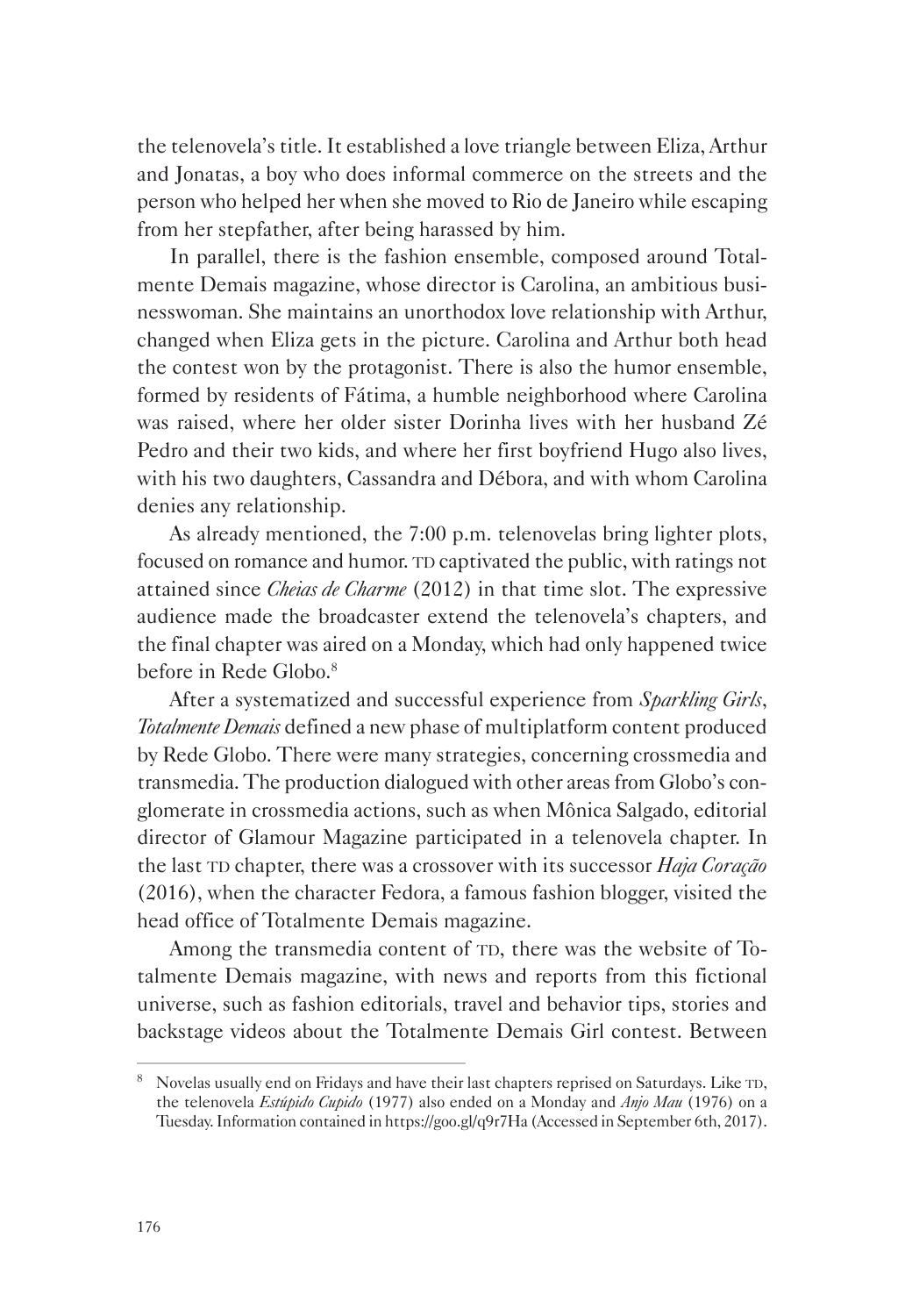the contest launch and the final result there were two and a half months of telenovela's chapters, with several events reflecting Eliza's coming of age. There was also another website made: the fashion blog *Visu da Lu*, owned by Carolina's personal assistant.

In TD Globo developed new formats that had never been done before, to expand the narrative of the main product. There was a chapter zero with a 6-minute duration, a prologue where it was possible to know a little about the story and its characters, previously shown on the streaming Globo Play and on Gshow, the broadcaster's website dedicated to paratextual content from Globo's shows.

The most complex transmedia content created by Rede Globo so far is *Totalmente Sem Noção Demais*, a 10-episode webseries that centered on the neighborhood of Fátima: Carolina's sister's and Hugo's families. The series debut happened in Globo Play and in Gshow the day after the end of TD. During the following month, the series was aired in a shorter version in *Video Show*, a variety program that approaches Globo's shows backstage. This TV series, besides a transmedia extension, was Globo's first online spin-off.

Another online transmedia storytelling originated from a partnership between Globo's Digital Media Marketing area and the publicity agency Lew'Lara\TBWA, in which a branded content of Risqué, a nail polish brand, was made on the website of *Totalmente Sem Noção Demais*, and also had activation actions within the spin-off episodes.<sup>9</sup>

With these strategies, *Totalmente Demais*, as well as the previous case studies, had a strong presence in social media. On Twitter, for example, almost every chapter reached the trending topics, especially because of fans disputing between the couples Eliza and Jonatan (#Joliza) *vs.* Eliza and Arthur (#Arliza).

<sup>9</sup> Information obtained from https://goo.gl/MKaZrH (Accessed in September 6th 2017).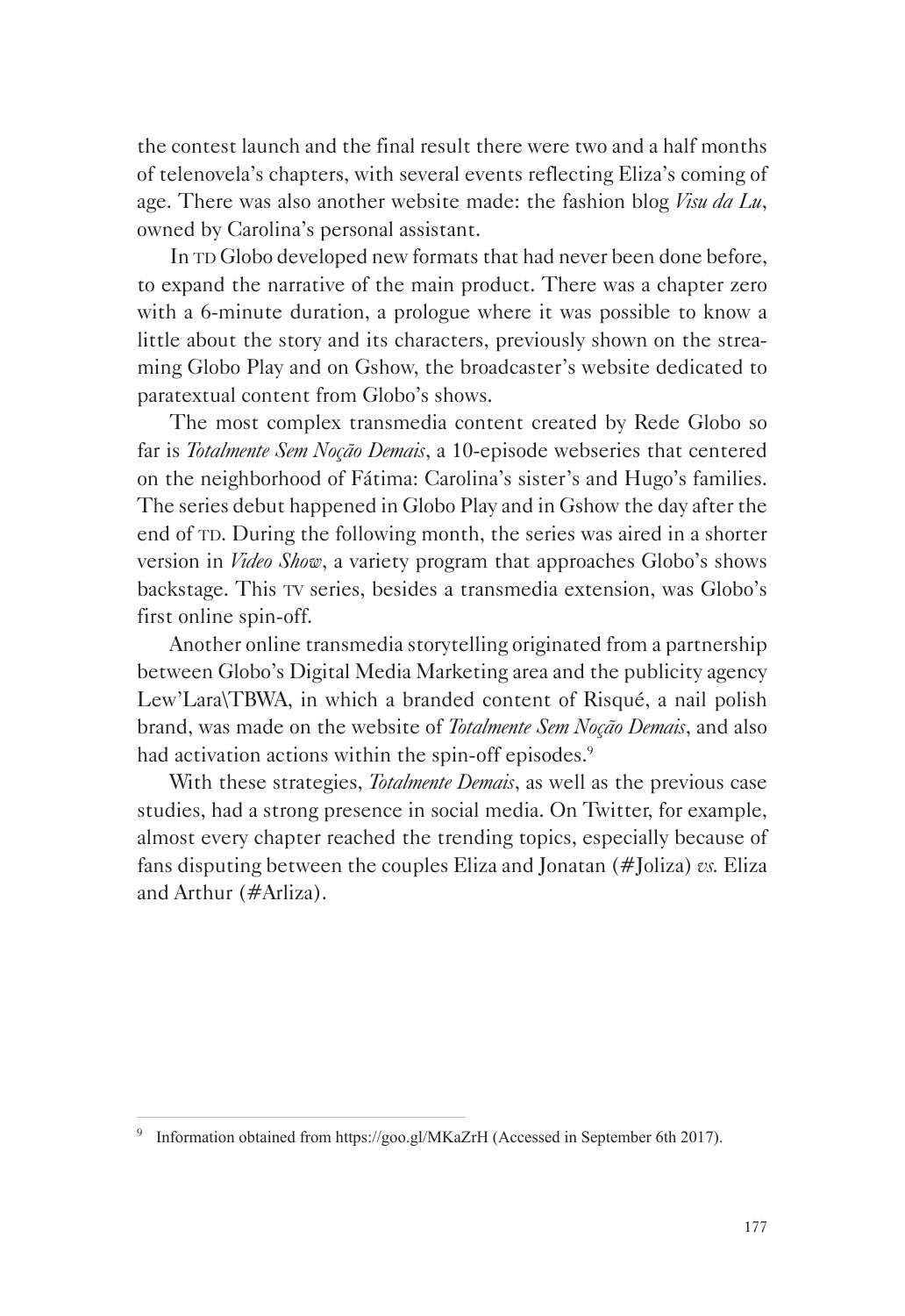#### Conclusion

Within the current context of fiction consumption related to media convergence, transmedia has gained more enthusiasm with time. Therefore, entertainment industries have focused on building more elaborate products that surpass public's expectations.

In telenovelas –with Brazil being a reference in the production of these items–, the broadcasters were also engaged with this type of content production, aimed at enriching their narratives and matching international productions. In less than a decade the transmedia experiences in telenovelas not only increased their quantity, but also became even more elaborate, including the participation of specialized consulting teams.

Through the analysis of this article's *corpus*, it was observed that each telenovela has particularities that are evoked by format and genre specificities, such as time slot, length, and thematic. Therefore, there are different possibilities of transmedia extensions depending on the type of telenovela. Additionally, most of Globo's transmedia projects, including the more elaborate ones, occurred at 7:00 p.m. telenovelas. This article sustains that this time slot contains narratives with shorter chapters and lighter plots that enable the creation and offer of associated products. An example is the humor ensemble of *Totalmente Demais*, that turned into a sitcom webseries.

Moreover, it is noted that the 6:00 p.m. productions also include similar projects, although historical narratives limit the extension of transmedia actions. Regarding 9:00 p.m. telenovelas, the transmedia proposals are generally simpler, due to the high complexity of the plots. At the same time, a wide public engagement was observed, by virtue of easily shareable contents, as it happened with *Avenida Brasil*.

As for *Sparkling Girls*, its high ratings and active public participation (Bieging, 2013) left a mark within Brazilian telenovelas, also inspiring this network to move forward with its experimentation with transmedia content. That led to the transmedia enterprise of *Totalmente Demais*,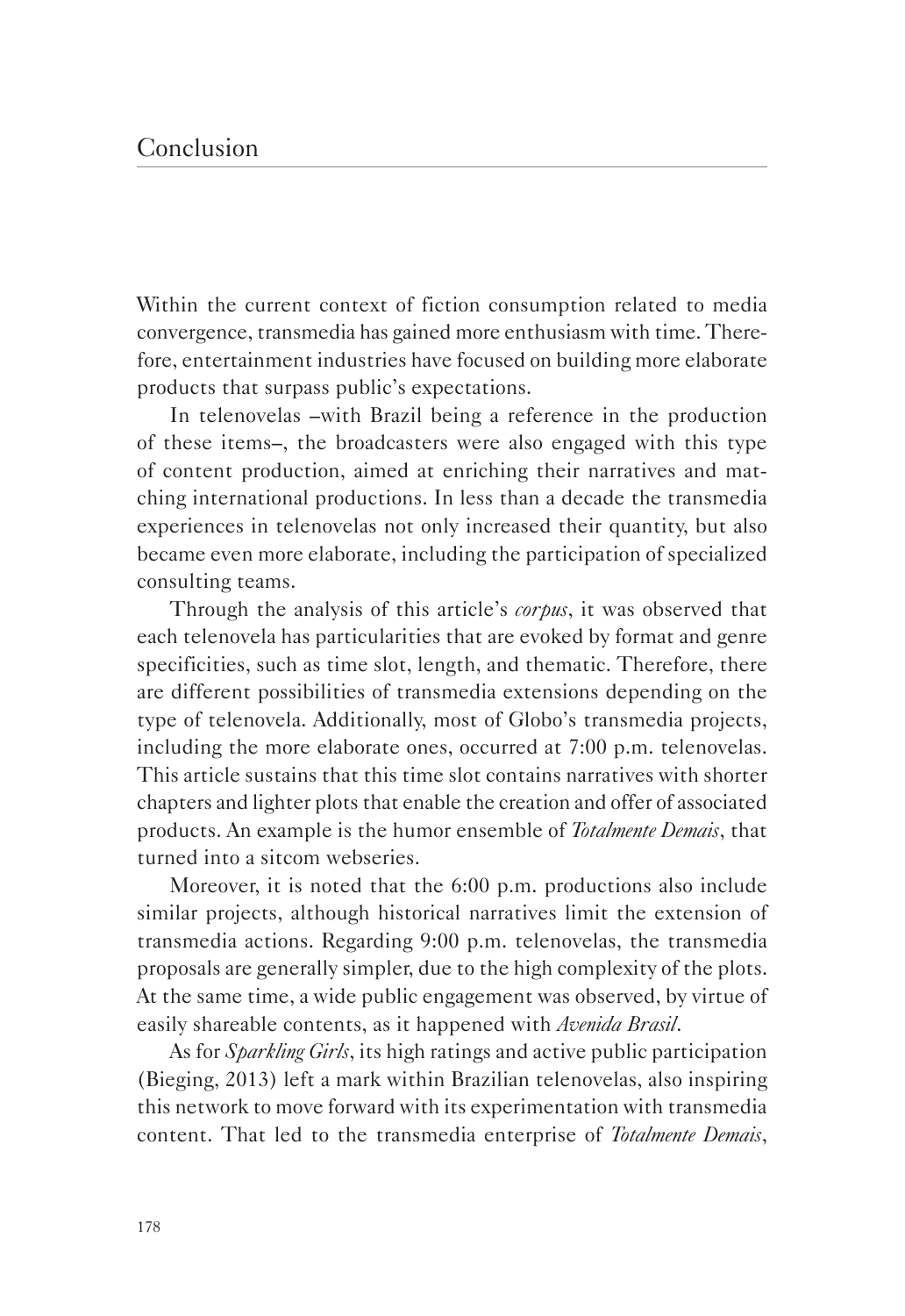with unprecedented actions. Beyond becoming a milestone in elaborate narrative content, its crossmedia actions may possibly inaugurate a new stylistic mark of the 7:00 p.m. telenovelas: the final chapter of TD introduced the plot of *Haja Coração*, and its successor *Rock Story*'s ending also introduced the plot of *Pega-Pega*, telenovela aired at the time this article was written.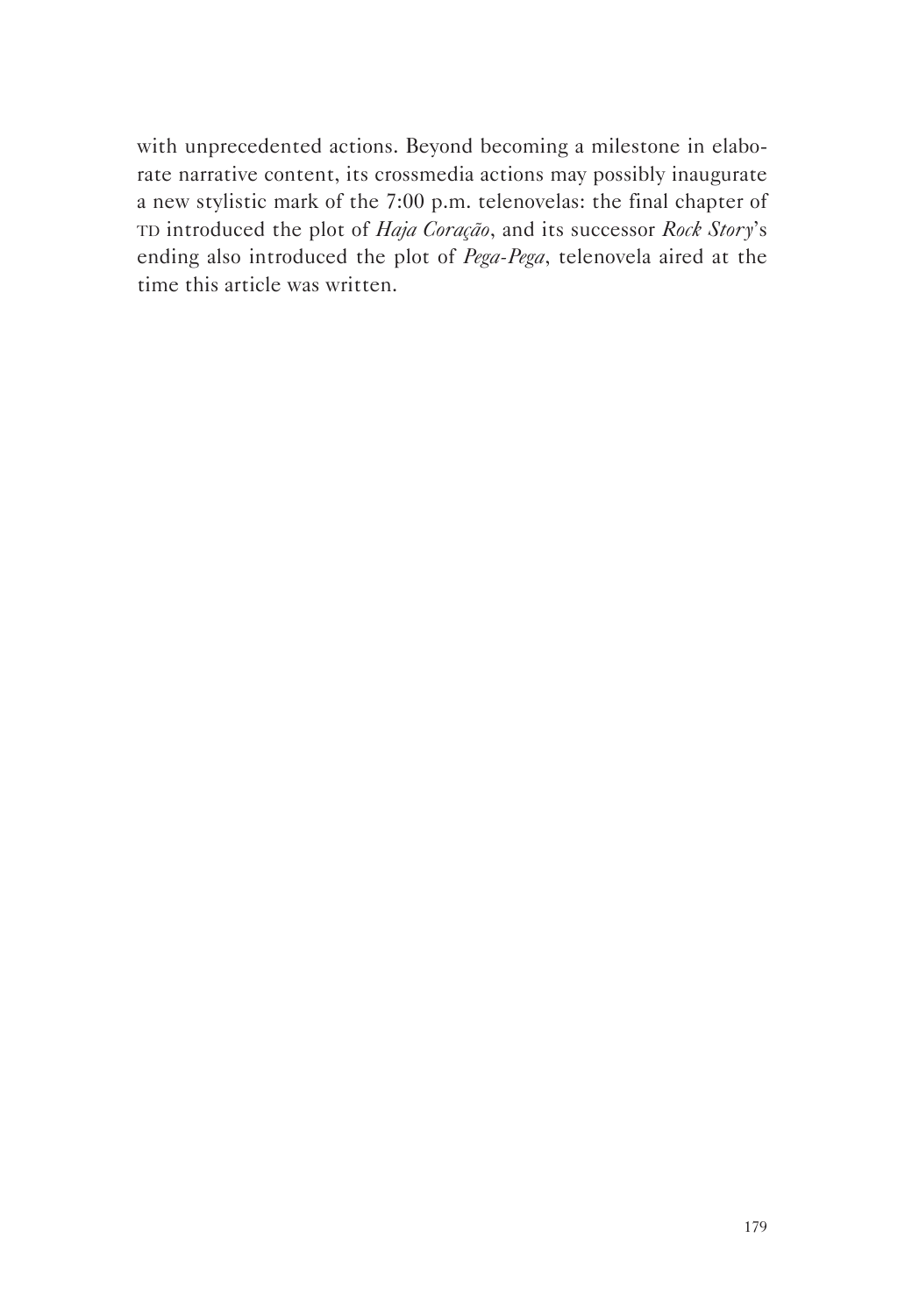#### References

Alencar, M. (2004). *A Hollywood brasileira: panorama da telenovela no Brasil* (2nd ed.). Rio de Janeiro, Brazil: Senac Rio.

Aronchi de Souza, J. C. (2004). *Gêneros e formatos na televisão brasileira*. São Paulo, Brazil: Summus.

Bieging, Patrícia. (2013). Transmidiação como Ferramenta Estratégica: *Cheias de Charme* Explora uma Nova Forma de Fazer Telenovela. *Revista Novos Olhares*, *2*(2), 60-71. Available in https://bit.ly/2rZL3T5 Borelli, S. H. S. (2011). Migrações narrativas em multiplataformas: telenovelas Ti-Ti-Ti e Passione. In M. I. V. Lopes (Org.), *Ficção televisiva transmidiática no Brasil: plataformas, convergência, comunidades virtuais* (pp. 61-120). Porto Alegre, Brazil: Sulina.

Campedelli, S. Y. (1987). *A telenovela*. São Paulo, Brazil: Ática.

Castro, G. (2012). Cheia de Charme: a classe trabalhadora no paraíso da cibercultura. *Paper presented at the anual meeting of Intercom*, Fortaleza, Brazil, September 3-7.

Cerqueira, R. C. B., & Lessa, R. (2015). Avenida Brasil e o Lugar da Recepção: Uma Análise das Percepções Sobre João Emanuel Carneiro no Twitter. *Ação Midiática*, (9), 1-18. Available in https:// bit.ly/2TjKsay

Fechine, Y. (2014). Transmidiação e cultura participativa: pensando as práticas textuais de agenciamento dos fãs de telenovelas brasileiras. *Revista Contracampo*, *31*, 5-22. doi: 10.5327/Z22382577201400310694 Fechine, Y., Gouveia, D., Almeida, C., Costa, M., & Estevão, F. (2013). Como pensar os conteúdos transmídias na teledramaturgia brasileira? Uma proposta de abordagem a partir das novelas da Globo. In M. I. V. Lopes (Ed.), *Estratégias de Transmidiação na Ficção Televisiva Brasileira* (pp.19-60). Porto Alegre, Brazil: Sulina.

Filho, D. (2003). *O circo eletrônico: fazendo TV no Brasil* (2nd ed.). Rio de Janeiro, Brazil: Zahar.